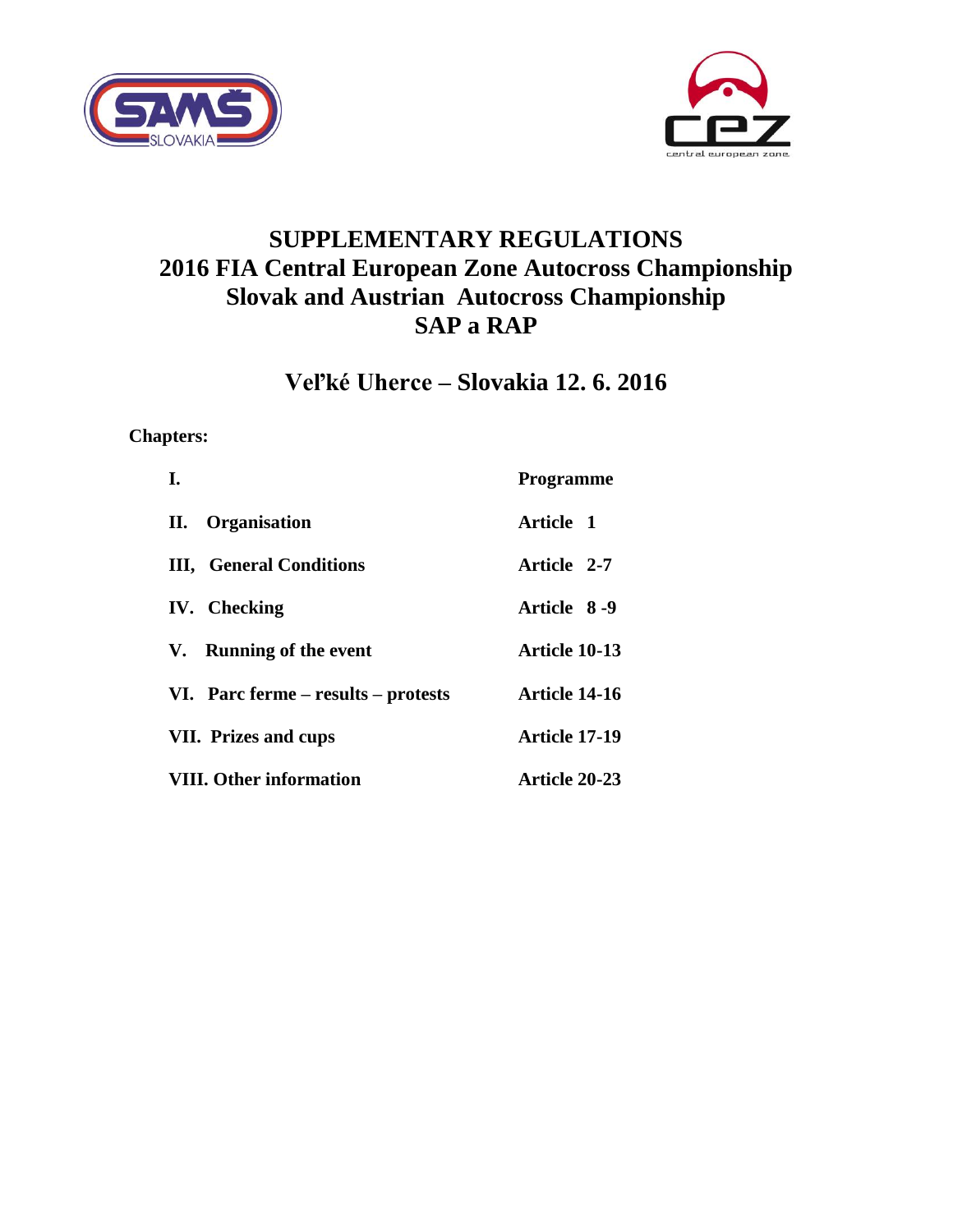## **I. PROGRAMME**

| 21.5.2016<br>09.6.2016<br>12.6. 2016 8:30 | - Publication of regulations and acceptance of entries<br>- Closing date for entries at normal fee<br>- Closing date for entries at increased fees |
|-------------------------------------------|----------------------------------------------------------------------------------------------------------------------------------------------------|
| 12.6. 2016 - Sunday                       |                                                                                                                                                    |
| $6:30 - 8:30$<br>$6:45 - 8:45$            | Administrative checking in the Administrative building<br>Scrutineering in the Driver 's paddock                                                   |
| 9:00                                      | 1 <sup>st</sup> Stewards meeting                                                                                                                   |
| $9:15 - 10:45$<br>$10:45 - 11:30$         | 1. Official timed practice<br>2. Official timed practice (only CEZ)                                                                                |
| $12:00 - 13:00$                           | 1 <sup>st</sup> Heats begin                                                                                                                        |
| 13:45 - 14:45 $2nd$ Heats begin           |                                                                                                                                                    |
| $15:00 - 16:00$                           | 3 <sup>rd</sup> Heats begin                                                                                                                        |
|                                           | 10 min. after $3^{\text{rd}}$ Heats $2^{\text{nd}}$ Stewards meeting                                                                               |
| 16:15 - 18:00 Semifinals, Finals          |                                                                                                                                                    |
| 10 min. after finals                      | <b>Unofficial Prize Giving</b>                                                                                                                     |
| 10 min. after podium                      | 3 <sup>th</sup> Stewards meeting                                                                                                                   |

# **II. ORGANISATION**

1.1 Motoclub Veľké Uherce will be organised Central European Zone Autocross Trophy, Slovak and Austrian Autocross Championship , SAP a RAP..

 This event will run in accordance with the International Sporting Code /and its Appendices/ for the Central European Zone Championship, the Regulations for Slovak Championship for Autocross , Regulations for SAP and RAP, these Regulations and any other Regulations which may be issued in writing by the organisers

#### 1.2. Organising committee:

|          | President: Foltan Jozef                    |
|----------|--------------------------------------------|
| Members: | Kundlák Ján, Melioris Erik, Petreje Michal |

| Secretariat: | Motoclub<br>Veľké Uherce 42              |
|--------------|------------------------------------------|
|              | 95841                                    |
|              | Tel: 0908 773350                         |
|              | E-mail: $motor\_modub.$ sk $@$ gmail.com |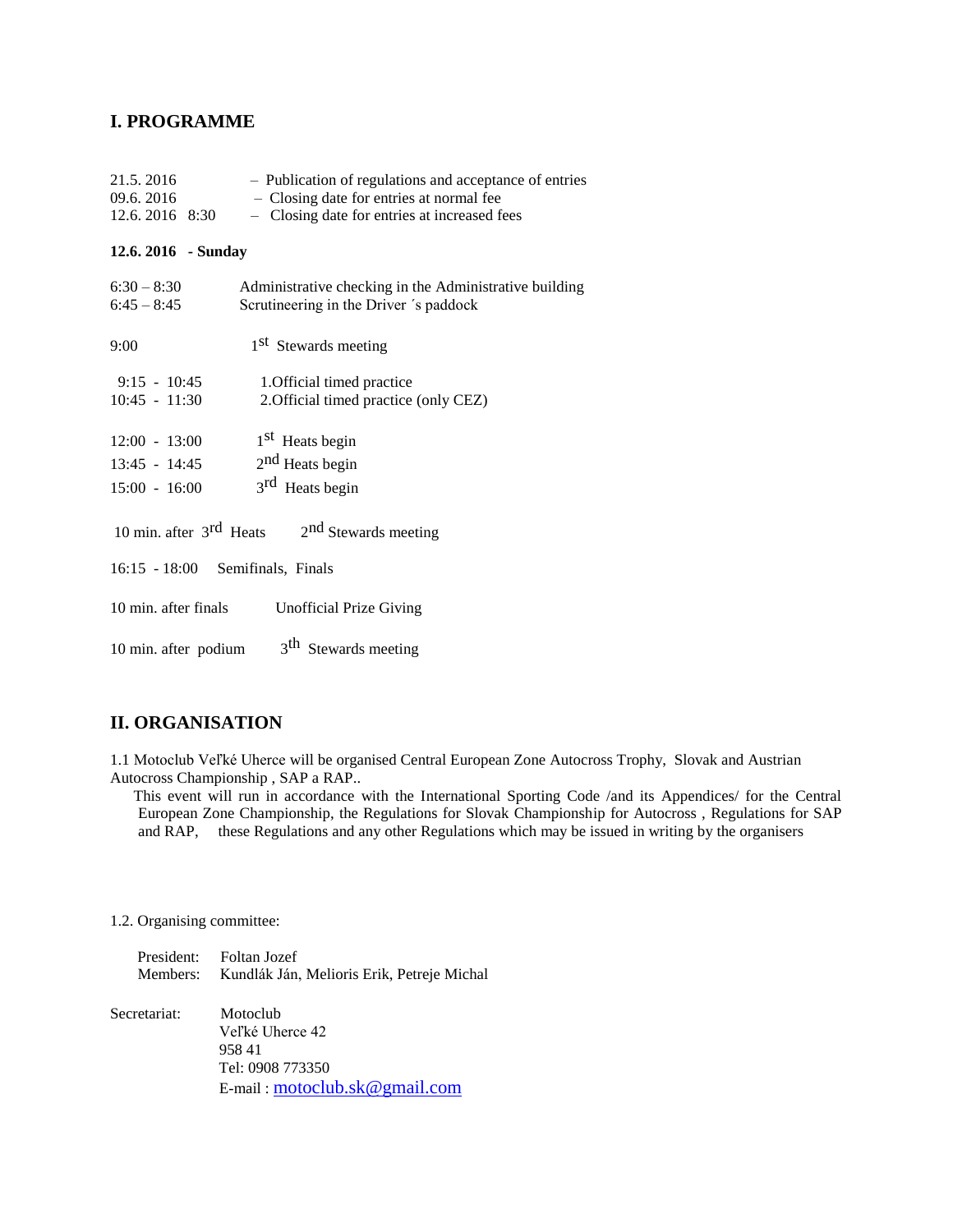| 1.3. Officials |  |
|----------------|--|
|----------------|--|

| Chairman of the Stewards:                          | Bohuslav Slivka    | SK                                                        |
|----------------------------------------------------|--------------------|-----------------------------------------------------------|
| Stewards:                                          | Viliam Bebej       | <b>SK</b>                                                 |
|                                                    | Sándor Gerlei      | HU                                                        |
| Clerk of the course:                               | Jozef Vačko        |                                                           |
| Assistant of the Clerk of the course: Jozef Foltan |                    |                                                           |
| Secretary of the Meeting:                          | Emília Lacenová    |                                                           |
| Economist:                                         | Alexandra Gubánová |                                                           |
| Chief Scrutineer:                                  | Lenner Robert      |                                                           |
| Chief Timekeeper:                                  | <b>CHRONOMOTO</b>  |                                                           |
| Startline:                                         | Lubomír Vačko      |                                                           |
| Chief Medical Officer:                             | MUDR. Dzian        |                                                           |
| Drivers Liaison Officer:                           | Michaela Bebejová  |                                                           |
| Paddock chief:                                     | Adrián Melioris    |                                                           |
| Track chief:                                       | Andrej Bárta       |                                                           |
| Judges:                                            |                    | Matúš Foltán, Jakub Šútora, Michal Vlčko, Vladimír Ivanka |
| Safety Officer:                                    | Peter Lukáčik      |                                                           |

#### 1.4. Official notice board

- In the driver´s paddock – for specification of races, executive adjustments, publication of results

### **III. GENERAL CONDITIONS**

#### 2. General

3. This event will count for: :

The 2016 CEZ Autocross Championship: TA,TA1600, SB, B1600, JB - Slovak and Austrian Autocross Championship :TA, TA1600, SB, B1600

| 4. Description of circuit |                                        |  |
|---------------------------|----------------------------------------|--|
| Place:                    | Vinohrad Veľké Uherce - Autocross Area |  |
| Length:                   | $1030 \text{ m}$                       |  |
| Width of the start:       | 15 <sub>m</sub>                        |  |
| Maximum width:            | 18 m                                   |  |
| Minimum width:            | $13 \text{ m}$                         |  |
| Location:                 | Veľké Uherce                           |  |

- 5. Entry forms Entries
- 5.1 Anybody wishing to participate in the event must send the duly completed electronic application form, which is the official web page [www.prihlaska-sams.sk](http://www.prihlaska-sams.sk/) to 09.06.2016 23:59.
- 5.2 In accordance with the regulations of the FIA Central European Zone Championship ,the starting permission for abroad is not obligatory
- 6. Entry fees

Normal fee : 100,-  $\epsilon$ , Increased fee: 150,-  $\epsilon$  All the fees will be colected during the administrative checking. The additional fee for competitor who refuses to carry the organiser 's sponsor 's advertising: 150,- $\epsilon$ .

7. Insurance

The event is written in the SAMŠ calendar and it is insured against the driver ´s responsibility toward third parties.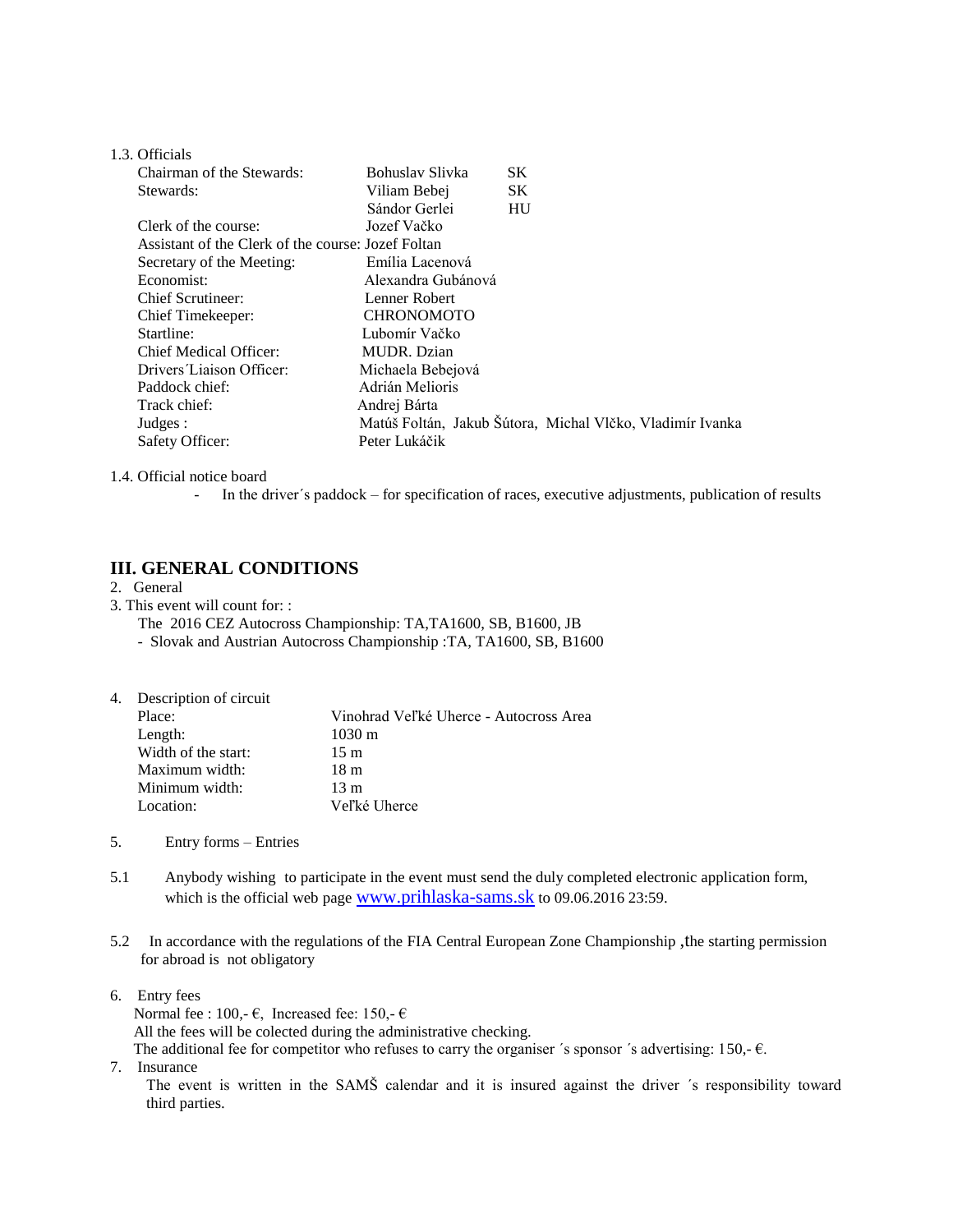## **IV. CHECKING**

8. Administrative checking

 All drivers must report to administrative checking which will be held at Administrative building – Secretary office on12.06. 2016 from 6:30 to 8:30. Drivers must submit all valid documents for 2016 year.

9 . Scrutineering

 Every car taking part at the event must be presented by the rider or his official representative to scrutineering which will be held on 12.06.2016 from 6:45 to 8:45

 No cars will be allowed to start unless it complies with the current FIA safety regulations (Appendix J) in races of CEZ and MSR.

# **V. RUNNING OF THE EVENT**

10. There will be 2 official timed practices under following conditions: 6 cars, which will be run over 3 laps minimum, starting from the time the car crosses the finish line, and all laps are counting.

11. Qualifications

The are 3 Heats of Qualifying and each will have 5 laps.

Only Drivers having scored a total of less than 21 points in two heats are admitted to the (Semi-)Finals.

- 12.. Semifinals and Finals Semifinals will be: 6 laps Finals will be: 7 laps.
- 13. Start.

 The start procedure begins with showing a "5seconds" board. After this, the start will be given when the green light is switched on.

# **VI. PARC FERME - RESULTS – PROTESTS**

14 . Parc Fermé

 Only those cars having taken part in the Finals must be brought by the Drivers to the Parc Fermé immediately after the finish, except for cars not having completed the race for reasons other than problems with the engine. The cars shall remain in the Parc Fermé for at least 30 minutes after the publication of the provisional results. In this area, it is forbidden to make any repair to the vehicle or to carry out refuelling.

15. Results

 The results will be posted a.s.a.p. on the official board after each Heat and Final. The Final's cast will be on the official board before the Finals.

16. Protest - appeals

All the protests will be lodged in accordance with the International Sporting Code.

 All the protests must be made in writing and handed to the clerk of the course or his assistant, or in their absence to any of the stewards of the meeting, together with the financial sum.

# **VII. PRIZES AND CUPS**

17. Prices

The price giving ceremony will be organised after the Finals. Each driver of the 1<sup>st</sup>, 2<sup>nd</sup> and 3<sup>rd</sup> places must be present on the Prize giving Ceremony dressed in racing dress.

18. Financial prices

Financial prices will not be payed, drivers will be awarded prices.

19. Prices and cups

The Awards Ceremony will be organised after the Finals.